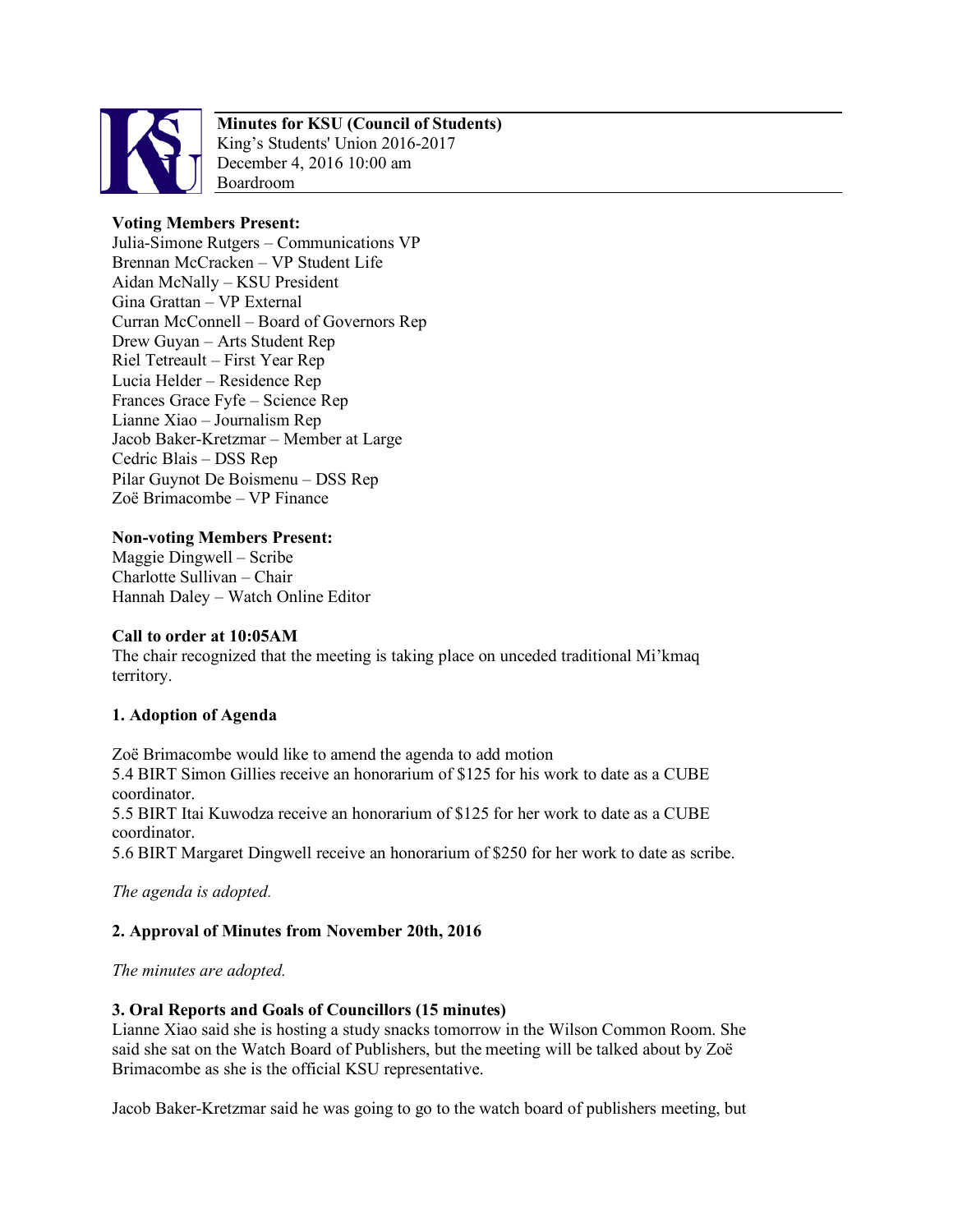that he will wait to add something after Zoë reports.

Frances Grace Fyfe said she sat on the academic committee and that she is also sitting on the amnesty committee on the Dalhousie Science Society.

Curran McConnell said that on December 1st the BOG had a meeting. He said that the university is in a period of transition with them running a deficit budget and there being a new president. He said the meeting focused on the general place of the university, and did not have a lot of decisions. Curran said that the library committee will be talking about the worth of the rare books in our collection. President Lahey is working on a draft mandate. This would be his governance document to compare his performance to. President Lahey had the language of student experience in his mandate and he was asked to be more specific. There has been talk of some restructuring our HOST program. Jacob Baker-Kretzmar asked the appraisal value of the rare books. Curran McConnell said he does not know off the top of his head, but he can get the information to him.

Cedric Blais said the DSS bought a tree for the Wardy. He said their last event will be tomorrow where there is a study snacks with first years and it will be a large general tutorial for first year day students. Gina Grattan said she enjoyed the bake sale the DSS put on the other day.

Pilar Guynot De Boismenu had nothing to report.

Lucia Helder said her Kitch Sitch went well. Brennan McCracken asked about specific feedback she received. Lucia said it focused on getting more equipment such as pots and pans.

Riel Tetreault said he has been planning another Cue Cards and Cocoa event which will take place on Tuesday during the loud hour in the Manning Room.

Drew Guyan said she has sat on the academic committee and has been sitting on DASS. She told DASS and the academic committee and DASS had fairly similar goals. She said she will be trying to connect DASS with SNARC. Drew said she has also set a date for her emails.

## **4. Reports of the Executive Committee ( attached)**

#### **4.1: Report of the President**

Jacob asked about the university looking for external funding options and if Aiden could elaborate. Aiden said she brought it up because a lot of the conversation was about serious decisions. Something she would not be surprised to see would be an increased focus on fundraising.

#### **4.2: Report of the Student Life Vice President**

Lianne Xiao asked what movie won for movie night. Brennan McCracken said it was *Home Alone.*

#### **4.3: Report of the Financial Vice President**

Jacob Baker-Kretzmar asked Zoë Brimacombe if the Canadian Federation of Students voted to reduce quorum to leave. Zoë said that they voted on one motion, but the other was tabled because of time. They did reduce quorum to 20-15% to leave.

Jacob Baker-Kretzmar asked if Charlotte Kiddell would now be holding both the national chair position and the provincial chair position. Zoë said that the changeover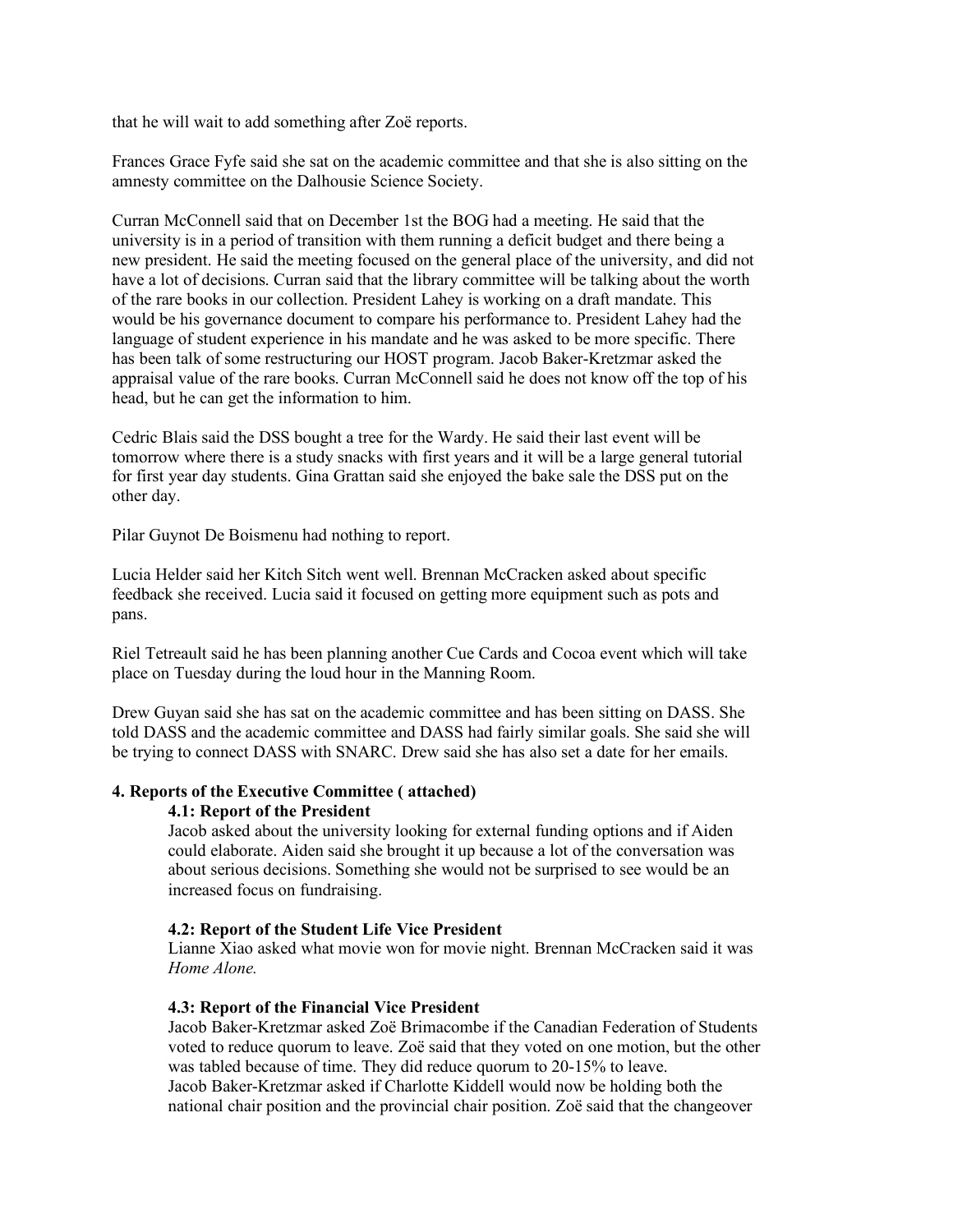for national positions is in June and the provincial elections are in February so there will be a new chairperson by then.

Jacob Baker-Kretzmar added that the relationship between the KSU and the Watch is a limited one. They are independent organizations and the KSU has control over the Watch.

Curran McConnell asked what an anti-harassment officer is. Zoë said it is generally a person who has equity/active listening training to make sure the conversation stays professional.

## **4.4: Report of the External Vice President 4.5: Report of the Communications Vice President**

## **5. Action Items**

5.1 BIRT The King's Wordsmiths receive \$34.72 in contingent funding to purchase snacks and hot chocolate for their final meeting of the year on December 7th. *Moved by Zoë Brimacombe Finance committee has no recommendation*

Zoë Brimacombe said the reason finance committee has no recommendation is because it came it late. They want to talk provide snacks for their final meeting.

## *The motion is passed.*

5.2 Whereas Prime Minister Justin Trudeau and his cabinet recently approved the Kinder Morgan Trans Mountain and Line 3 tar sands pipelines; and Whereas the Kinder Morgan pipeline project received opposition from 81 of 120 Indigenous communities consulted; and Whereas the pipeline will be built on unceded land of the Tslei-Waututh Nation who actively oppose the project, Whereas the existing Kinder Morgan pipeline has had 82 spills since 1961 and spills pose as a threat to ecologically sensitive areas and the economy; and Whereas the creation of these pipelines and continued investment into fossil fuels will make it impossible for Canada to reach its global climate change commitments as outlined in the Paris agreement; and Whereas Indigenous issues and climate change issues are student issues; therefore BIRT that the King's Students' Union opposes the Kinder Morgan pipeline and joins the efforts of coalition partners to oppose the pipeline; and BIFRT that members of the King's Students' Union write a letter to Member of Parliament Andy Filmore condemning the government's decision; and BIFRT the KSU organize opportunities for members to write similar letter. *Moved by Gina Grattan*

Gina Grattan said that she would like to focus on joining efforts of coalition partners.

Cedric Blais asked about King's relation to DivestDal and if we have any monetary stake in it. Gina Grattan said that as for administration at King's taking an official stance on divestment, she is unsure of if they have ever said anything. Aidan McNally said that the divestment committee does not have a student representative and we have not seen a lot of divestment organizing at King's, but there is an active chapter at Dalhousie that a number of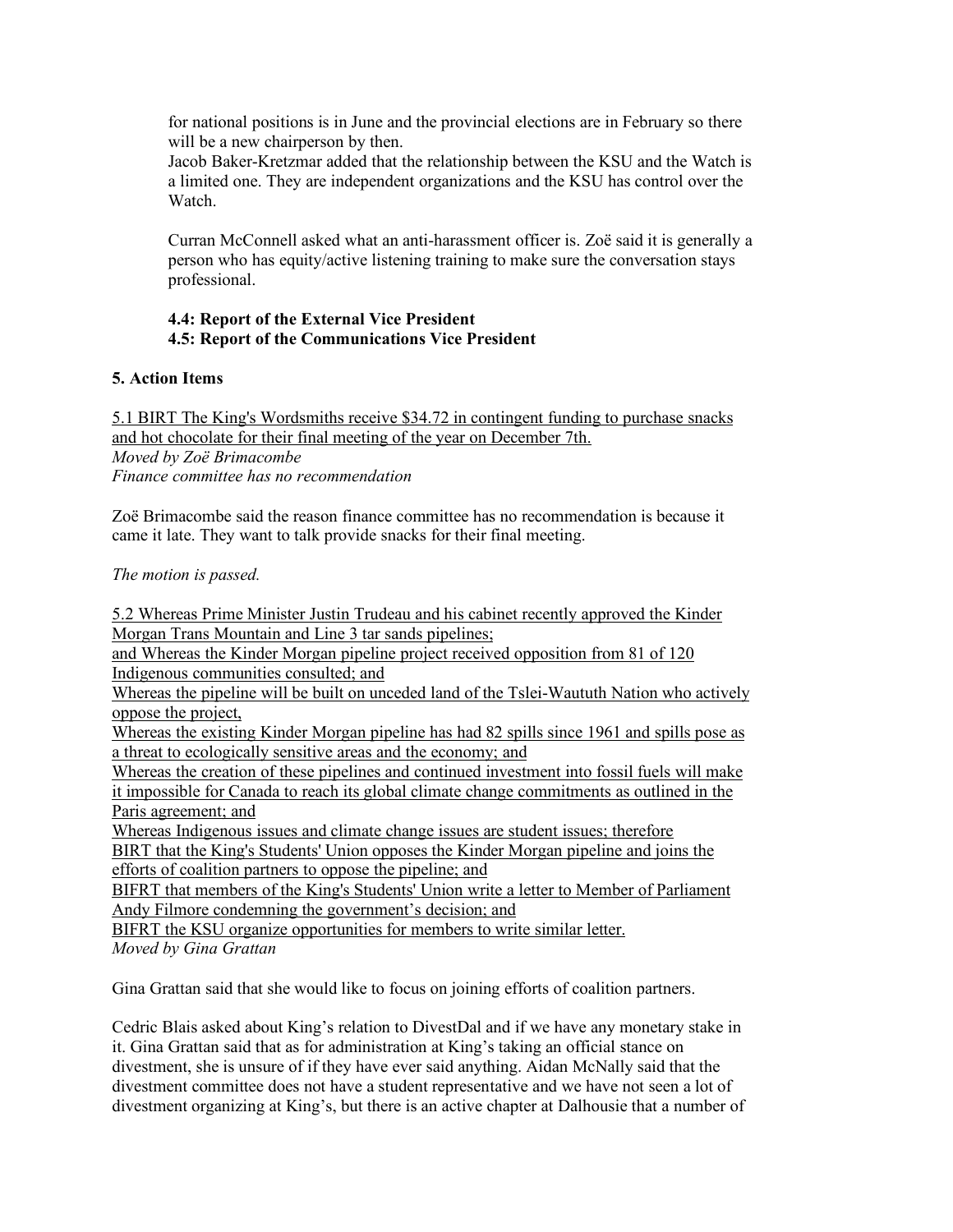King's students are involved in.

Aiden McNally would like to speak in favour of this motion. She thinks there is an increased appetite for environmental action on our campus. She said that voting this through would mandate the KSU to continue doing their environmental work. This motion would set up the KSU to continue doing environmental work.

Zoë Brimacombe said she is strongly in favour with this motion. She feels this goes along with our national movement. Nationally we are opposing other environmental movements. Cedric Blais said he is in favour, but would like to define what spill means. Aidan McNally said that the number was taken from a spill history website. She said that if they reported it, the spill had to be in the hundreds of thousands of barrels of crude oil and water mixture.

Riel Tetreault said that in BC there are a lot of people who oppose the pipelines. Even with spill responses there is still a major environmental impact.

## *The motion is passed.*

5.3 Whereas Nova Scotia teachers have reported that working conditions in Nova Scotia schools have deteriorated, negatively impacting students' learning conditions; and Whereas the Nova Scotia Teachers Union (NSTU) has rejected two tentative agreements from the Government; and

Whereas the NSTU is seeking fair working conditions including class caps for all grade levels, compensation for planning time and prep time, fair wages, and other measures to improve learning conditions; and

Whereas the NSTU announced on November 28 2016, that teachers and all other educational support people would strike in the form of work-to-rule; and

Whereas Education and Early Childhood Development Minister Karen Casey announced on 3 December 2016 that on December 5 2016, schools would be closed province-wide and that an emergency sitting of the legislature would begin in order to impose a contract on the teachers; and

Whereas the King's Students' Union affirms its solidarity with all students, and supports high school students in their actions to support their teachers and express their views. therefore

BIRT the King's Students' Union support the efforts of the Nova Scotia Teachers Union to fight for and reach a fair collective agreement; and

BIFRT the King's Students' Union Executive write a letter to the Nova Scotia Minister of Education and Early Childhood Development Karen Casey in support of the Nova Scotia Teachers Union.

BIFRT the KSU condemns the Nova Scotia government's lockout, which is a clear attack on collective bargaining and democracy; and

BIFRT the King's Students' Union stand with Nova Scotia high school students as they participate in political discussions and direct actions to support their teachers. *Moved by Gina Grattan*

Gina Grattan said that it is important to stand with the teachers because they stood with us during the Day of Action. The teachers have been working without a contract for a long time and she thinks it's necessary to take a stance on this even if it will be a political stance.

Brennan McCracken would like to speak in favour of this motion. He said that as someone who went to high school in Nova Scotia, he knows that the teachers are incredible and that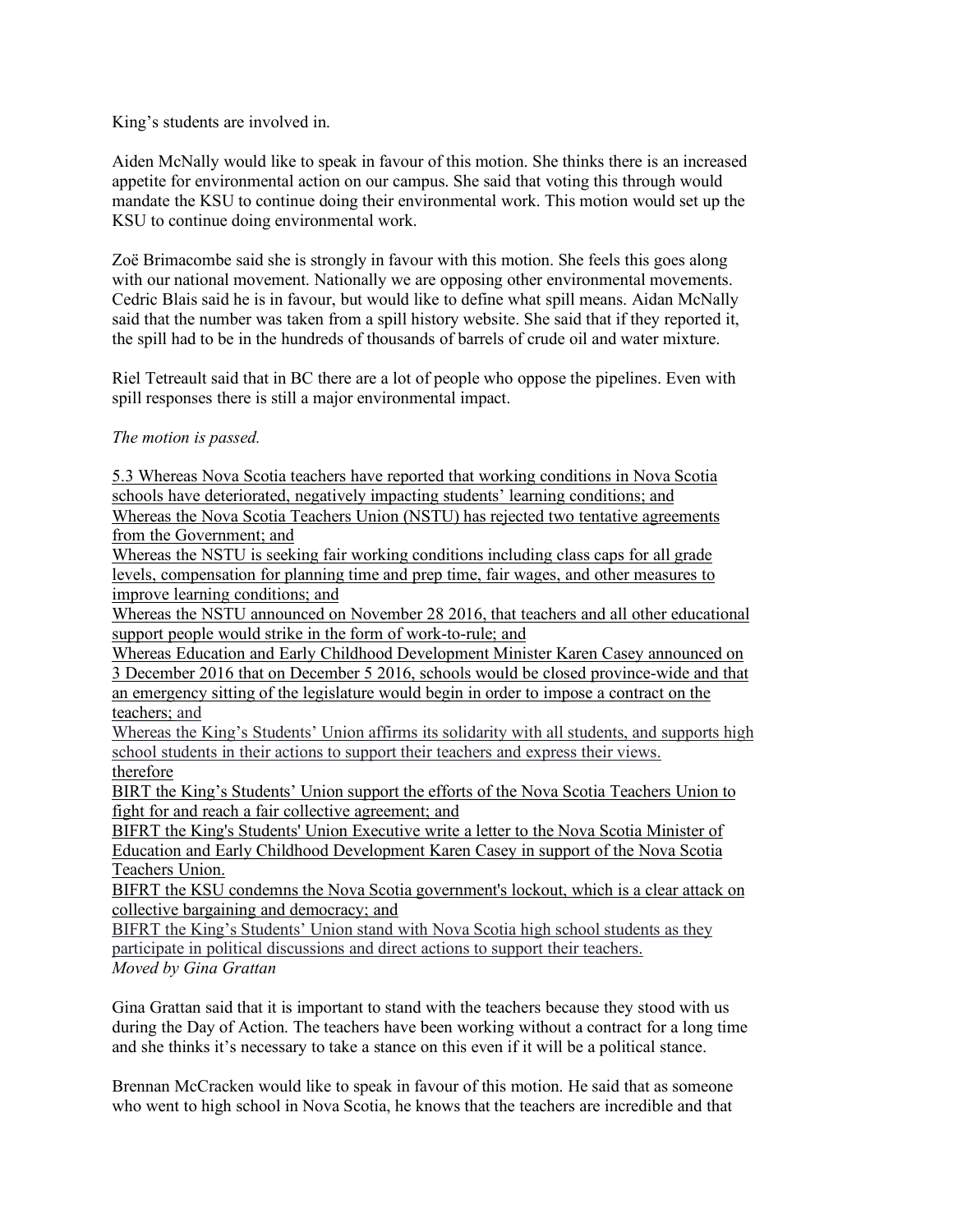they are frustrated with the situation.

Pilar Guynot De Boismenu said she would like to agree with Brennan. There is a clear frustration with all the administration and students not getting the services they needed. She thinks the actions of the Nova Scotia government is deplorable and it is negatively affecting everyone in Nova Scotia. The students are just as frustrated as the teachers.

Jacob Baker-Kretzmar would like to speak strongly in favour of this motion. He thinks high school teachers are important and that what his government is doing is disgusting. He does not think the government's actions make any sense. He would like to amend the motion to add support for the student's direct actions.

Gina Grattan seconds the amendment.

Aidan McNally said she thinks this is a great idea, but support is a broad word. She said she would like the word defined. She suggested recognizing and acknowledging the work done by Nova Scotia students.

Zoë Brimacombe suggests using language such as stand along side instead to support in the BIFR clause.

## *The amendment is adopted.*

The motion now includes "and Whereas the King's Students' Union affirms its solidarity with all students, and supports high school students in their actions to support their teachers and express their views.

BIFRT the King's Students' Union stand with Nova Scotia high school students as they participate in political discussions and direct actions to support their teachers."

Gina Grattan would like to amend the second BTFR to say that the King's Student Union Executive will send a letter.

*Aidan McNally seconds the motion. The amendment is adopted.*

The motion now includes "BIFRT the King's Students' Union Executive write a letter to the Nova Scotia Minister of Education and Early Childhood Development Karen Casey in support of the Nova Scotia Teachers Union."

*The motion is passed.*

5.4 BIRT Simon Gillies receive an honorarium of \$125 for his work to date as a CUBE coordinator. *Moved by Zoë Brimacombe*

Zoë Brimacombe said the honorarium for CUBE coordinators are \$250 so this is the first half.

Brennan McCracken said that Simon's work is tireless. Both Simon and Itai try to make sure students can be involved in intramurals on campus.